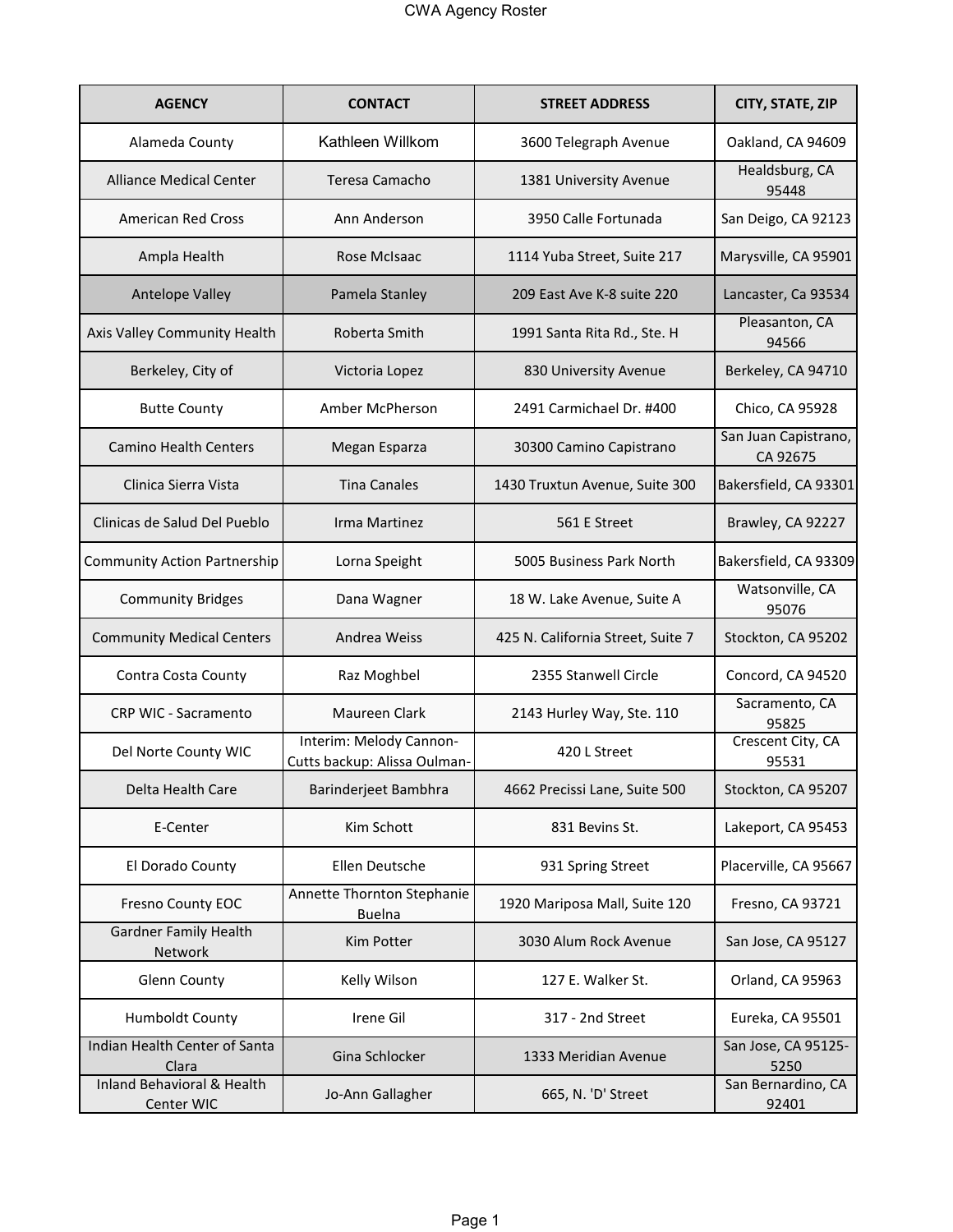| <b>AGENCY</b>                                             | <b>CONTACT</b>                                    | <b>STREET ADDRESS</b>                           | CITY, STATE, ZIP           |
|-----------------------------------------------------------|---------------------------------------------------|-------------------------------------------------|----------------------------|
| Inyo County                                               | April Eagan                                       | 568 W. Wine St.<br>Bishop, CA 93514             | Bishop, CA 93514           |
| Kings County Health<br>Department                         | Michelle Bieber                                   | 330 Campus Drive                                | Hanford, CA 93230          |
| La Clinica de la Raza                                     | Veronica Castillo                                 | PO Box 22210                                    | Oakland, CA 94623          |
| Long Beach Department of<br>Health                        | Judy Ogunji                                       | 411 W. Ocean Blvd. 6th Floor                    | Long Beach, CA<br>90802    |
| Madera County Dept. of Health                             | Ilse Arrambide                                    | 1604 Sunrise Ave.                               | Madera, CA 93638           |
| <b>Marin County</b>                                       | Gueidi Beltran                                    | 3250 Kerner Blvd.                               | San Rafael, CA 94901       |
| Mendocino County                                          | George Verastegui                                 | 1120 South Dora Street                          | Ukiah, CA 95482            |
| <b>Merced County</b>                                      | Karen Gillian                                     | 1235 W. Main St.                                | Merced, CA 95340           |
| Mono County                                               | Stephanie Riley Stai                              | 1290 Tavern Road Suite 246, P.O.<br>Box 3329    | Mammoth Lakes, CA<br>93546 |
| Monterey County                                           | Niaomi Hrepich                                    | 632 E. Alisal Street                            | Salinas, CA 93905          |
| Napa County                                               | Jenna Haug Said backup:<br>Ellen Street and Karla | 2751 Napa Valley Corporate Dr., Bldg<br>B103-11 | Napa, CA 94558             |
| Native American Health Center                             | Nina Ayala                                        | 3124 International Blvd., Room 103              | Oakland, CA 94601          |
| Nevada County Health<br>Department                        | Debra Wilson                                      | 988 Mc Courtney Rd.                             | Grass Valley, CA<br>95945  |
| Northeast Valley Health Corp.                             | <b>Joy Ahrens</b>                                 | 1172 North Maclay Avenue                        | San Fernando, CA<br>91340  |
| Northeastern Rural Health<br>Clinics                      | Ian Lloyd                                         | 1850 Spring Ridge Drive                         | Susanville, CA 96130       |
| Orange County WIC                                         | Maridet Ibanez                                    | 1725 West 17th Street, P.O. Box<br>6099         | Santa Ana, CA 92706        |
| Pasadena WIC Program                                      | Charlene Chen                                     | 363 East Villa Street                           | Pasadena, CA 91101         |
| PHFE WIC                                                  | Kiran Saluja                                      | 12781 Schabarum Ave                             | Irwindale, CA 91706        |
| Placer County Health<br>Department                        | Marcia Barnes                                     | 1000 Sunset Blvd. Ste 150                       | Rocklin, CA 95765          |
| Planned Parenthood Orange<br>County                       | <b>Irene Salazar</b>                              | 700 S. Tustin Street                            | Orange, CA 92866           |
| <b>Plumas Rural Services</b>                              | Katy Dyrr                                         | 711 E. Main St.                                 | Quincy, CA 95971           |
| Riverside County Dept. of<br><b>Public Health</b>         | Gayle Hoxter                                      | 4210 Riverwalk Parkway, #400                    | Riverside, CA 92505        |
| Riverside/San Bernardino<br><b>Indian Health Services</b> | Afua Gyaami-Khumalo                               | 11555 1/2 Potrero Road                          | Banning, CA 92220          |
| S.D.S.U. Foundation                                       | Norliza Tayag-Cruz                                | 9245 Sky Park Ct. #230                          | San Diego, CA 92123        |
| Sacramento County                                         | Amelia Schendel                                   | 7171 Bowling Dr., Ste 1000                      | Sacramento, CA<br>95823    |
| San Benito Health Foundation                              | Rosa Vivian Fernandez                             | 351 Felice Drive                                | Hollister, CA 95023        |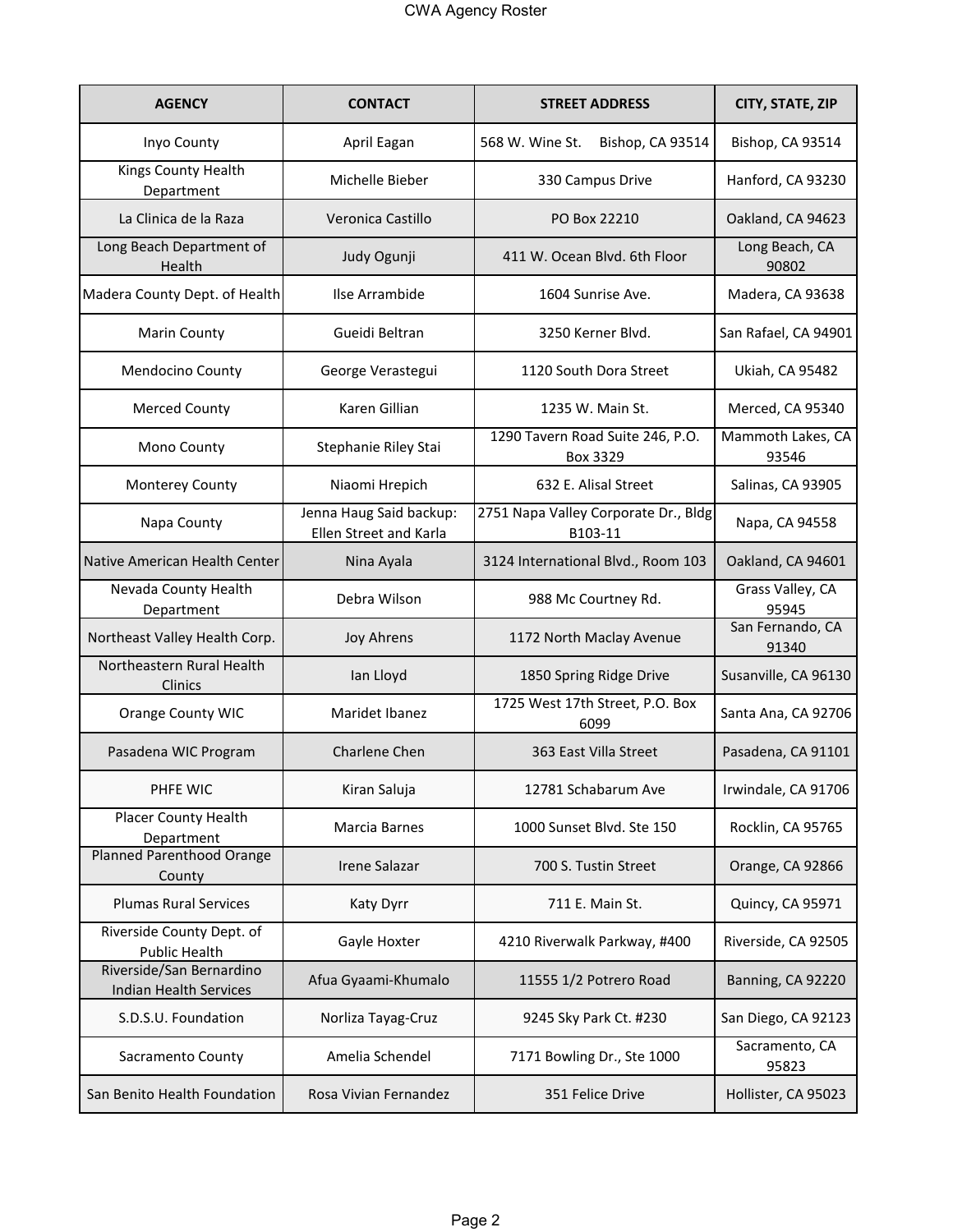| <b>AGENCY</b>                                    | <b>CONTACT</b>                                     | <b>STREET ADDRESS</b>                    | CITY, STATE, ZIP                 |
|--------------------------------------------------|----------------------------------------------------|------------------------------------------|----------------------------------|
| San Bernardino County                            | <b>Heather Wellons-Blum</b>                        | 1505 South D Street                      | San Bernardino, CA<br>92408-3200 |
| San Francisco, City and County                   | Priti Rane backup Grethel<br>Pallaviccini          | 333 Valencia St.                         | San Francisco CA<br>94103        |
| San Joaquin Co. Public Health<br>Srvc.           | Kimberly Smith                                     | P.O. Box 2009                            | Stockton, CA 95201-<br>2009      |
| San Luis Obispo Health Agency                    | Jane Boone-Brechwald                               | 2180 Johnson Ave.                        | San Luis Obispo, CA<br>93401     |
| San Mateo County                                 | Ankita Tandel                                      | 2000 Alameda de las Pulgas, Suite<br>200 | San Mateo, CA 94403              |
| San Ysidro Health Center                         | Rebecca Gills                                      | 1655 Broadway Street, Suite 15           | Chula Vista, CA<br>91911         |
| Santa Barbara County                             | Susan Liles                                        | 315 Camino Del Remedio                   | Santa Barbara, CA<br>93110       |
| Santa Clara County                               | Evelyn Caceres-Chu backup<br>Dyessie Demayo        | 725 East Santa Clara St. #200            | San Jose, CA 95112               |
| <b>Scripps Health/Mercy Hospital</b>             | <b>Beth Clark</b>                                  | 4077 5th Ave. MER 66                     | San Diego, CA 92103-<br>2180     |
| Shasta County                                    | Nayan Jesrani                                      | 1670 Market St. #300                     | Redding, CA 96001                |
| Sierra County Health<br>Department               | Katy Dyrr, Director Bre<br>Whitley, Coordinator    | P.O. Box 7                               | Loyalton, CA 96118               |
| Siskiyou County                                  | <b>Tracy Sandahl</b>                               | 700 S. Main St., Ste 1                   | Yreka, CA 96097                  |
| Solano Co. Health & Social<br>Srvc.              | <b>Chris Husing</b>                                | 2101 Courage Dr. MS-10-100               | Fairfield, CA 94533-<br>0677     |
| Sonoma County Dept. of<br><b>Health Services</b> | Aileen Rodriguez                                   | 1450 Guerneville Road                    | Santa Rosa, CA 95403             |
| Sonoma County Indian Health                      | Jennifer Remmers                                   | 144 Stony Point Road                     | Santa Rosa, CA 95401             |
| <b>Stanislaus Co. Health Services</b>            | Heather Duvall backup:<br>Veronica Plaugher-Macias | 251 E. Hackett Road                      | Modesto, CA 95358                |
| Sutter County Health<br>Department               | Karrie Spencer                                     | 1445 Veterans Memorial Circle            | Yuba City, CA 95992              |
| Tehama County Health<br>Services Agency          | <b>Ashley Fasking</b>                              | P. O. Box 400                            | Red Bluff, CA 96080              |
| The Lundquist Institute                          | Heidi Kent                                         | 2930 West Imperial Highway, Suite<br>601 | Inglewood, CA 90303              |
| The Resource Connection                          | Sasha Kristoffersen                                | 430 Sutter Hill Rd.                      | Sutter Creek, CA<br>95685        |
| <b>Tiburcio Vasquez</b>                          | Alda Menhennet                                     | 32970 Alvarado Niles Rd., Ste. 760       | Union City, CA 94587             |
| Toiyabe Indian Health Project                    | Irene Mason                                        | 250 See Vee Lane                         | Bishop, CA 93514                 |
| <b>Trinity County</b>                            | Arina Erwin                                        | 51 Industrial Parkway                    | Weaverville, CA<br>96093         |
| <b>TrueCare</b><br>(fka North<br>Co. HS)         | Mary Sammer                                        | 150 Valpreda Road, Suite 202             | San Marcos, CA<br>92069          |
| <b>Tulare County</b>                             | Sarah Smith                                        | 1819 N. Dinuba Blvd.                     | Visalia, CA 93291                |